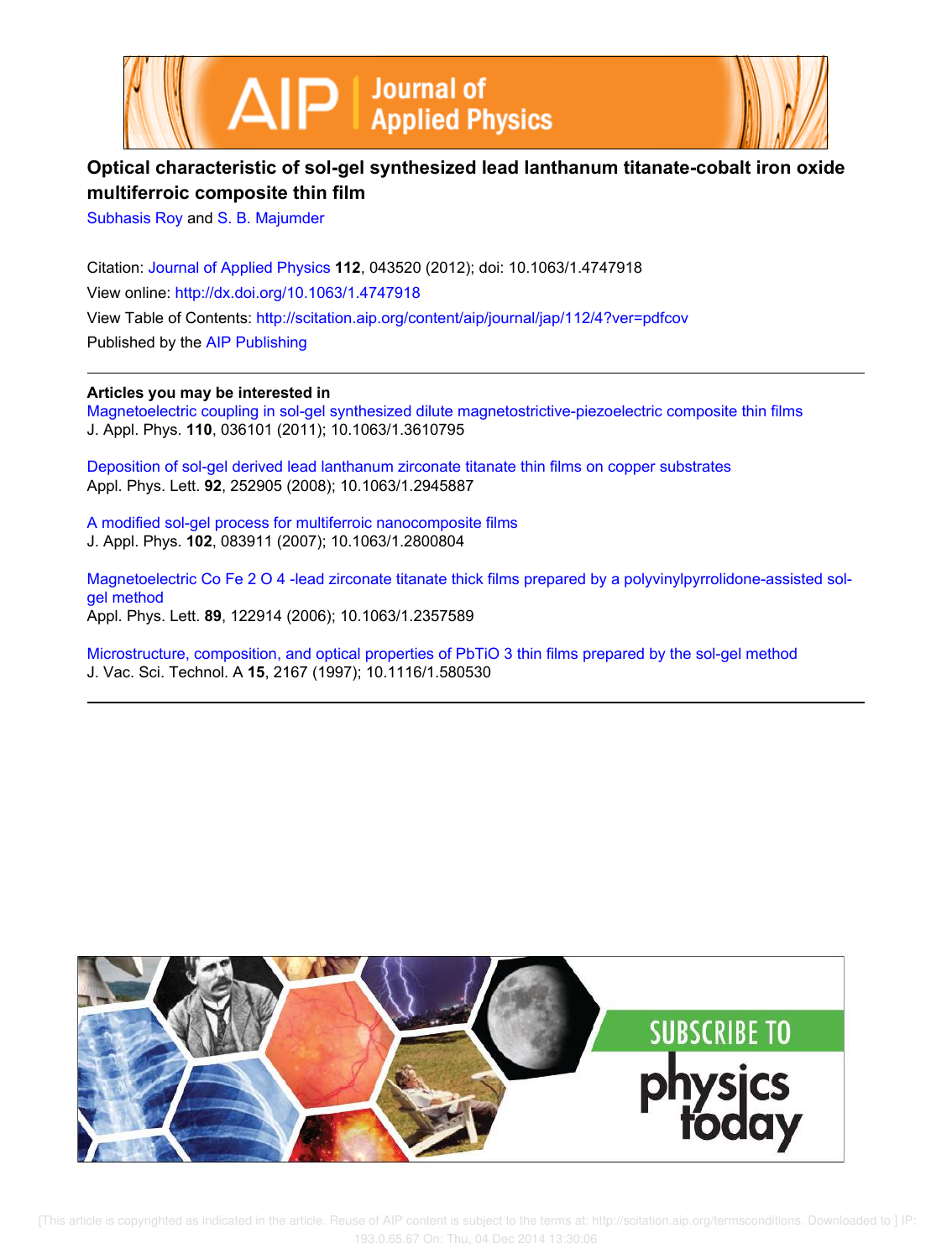# Optical characteristic of sol-gel synthesized lead lanthanum titanate-cobalt iron oxide multiferroic composite thin film

Subhasis Roy and S. B. Majumder<sup>a)</sup>

*Materials Science Centre, Indian Institute of Technology, Kharagpur—721302, India*

(Received 21 March 2012; accepted 20 July 2012; published online 31 August 2012)

In the present work, we have investigated the optical characteristics of  $(1 - x)$   $Pb_{0.85}La_{0.15}TiO_3$ (PLT15)-x CoFe<sub>2</sub>O<sub>4</sub> (CFO) (x, volume fraction of CFO  $0.0 \le x \le 0.12$ ) composite multiferroic thin films. It has been demonstrated that the analysis of wavelength dispersion of refractive indices is an effective tool to comment on the magnetostrictive (CFO) phase distribution in perovskite (PLT15) matrix. Thus, in case of 0-3 type  $(1 - x)$  PLT15-x CFO composite films, it has been demonstrated that as long as CFO phase is distributed homogeneously in PLT15 matrix, the measured refractive indices follow Sellmeir dispersion formalism. Interestingly, for percolative magnetostrictive phase (CFO) distribution, the refractive index variation of the composite films deviates from the Sellmeir type dispersion. Absorption coefficient and the band gap energy are estimated for PLT15 and  $(1 - x)$  PLT15-x CFO composite films with varying CFO volume contents. Both refractive indices and packing fraction of  $(1 - x)$  PLT15-x CFO composite films are found to be marginally reduced with the increase in CFO volume contents. The band gap of these films is found to be systematically reduced with the increase in CFO volume contents. The change in band gap is argued to be due to cation/(s) diffusion across PLT15 and CFO interface. © 2012 American *Institute of Physics*. [http://dx.doi.org/10.1063/1.4747918]

#### I. INTRODUCTION

Multi-ferroic composite thin films are now-a-days being studied with renewed interest for their possible use in various microelectronic and integrated optic devices. The family of optically transparent lanthanum doped lead titanate (viz.  $Pb_{0.68}La_{0.32}TiO_3$ ) and lead zirconate titanate (viz.  $Pb_{0.68}$  $La<sub>0.32</sub>Zr<sub>0.65</sub>Ti<sub>0.35</sub>O<sub>3</sub>$ ) materials have found applications in optical devices for optical storage, protective limiters, and spatial light modulators.<sup>1</sup> The studies of optical properties of thin films are important both as diagnostic tools of thin film quality and for possible device applications. The evaluation of optical dispersions and other relevant optical constants of magnetoelectric composites thin films are of considerable importance for applications in integrated optics. The refractive index and the extinction coefficients of the electroptic films are considered to be the key parameter for device design.<sup>2,3</sup> Optical characterizations have also found to be useful in determining the band gap of transparent electro-ceramic thin films.

As compared to transparent ferroelectric thin films, very few reports are available on the optical properties of (single phase) multiferroic thin films.<sup>4–6</sup> As for example, Shima *et al.* recently reported the optical constants and band gap of sol-gel derived BiFeO<sub>3</sub> and pulsed laser deposited (PLD)  $(Bi, Nd)(Fe, Mn)O<sub>3</sub>$  (BNFM) films.<sup>7,8</sup> Choi *et al.* reported the photovoltaic effect of  $BiFeO<sub>3</sub>$ .<sup>8,9</sup> To the best of our knowledge, so far the detailed optical characteristics of 0–3 type multiferroic composite films have not been reported in open literature.

High optical transparency  $(\geq 70\%)$  in the visible wavelength region, high refractive index (n), and low extinction coefficient (k) are desirable for thin films for their use in optical devices. Hence, the measurement of these parameters is helpful in determining their relevance to possible device applications. Moreover, characterization of films in terms of optical parameters may also be useful as a diagnostic tool to evaluate phase content and structural parameters such as film thickness, thickness uniformity, packing fraction, and surface roughness of the multiferroic composite thin films.

In our earlier papers, we have discussed the optimization of the processing parameters to obtain excellent quality PLT15 and  $(1 - x)$  PLT15-x CFO composite thin films. The phase formation behavior, microstructural evaluation, electrical, magnetic, and magneto-electric characteristics of these films have also been reported.<sup>10,11</sup> In this paper, we have studied the optical properties of PLT15 and  $(1 - x)$  PLT15-x CFO composite films. The variation of optical constants has been correlated with the CFO volume contents in these films. We have also demonstrated that the optical characterization could be an effective diagnostic tool to determine the thickness, surface roughness, and density of these films.

To determine optical constants of PLT15 and  $(1 - x)$ PLT15-x CFO composite thin films, we have used the "envelope method" originally developed by Manifacier *et al.*<sup>12</sup> The details of this have been provided as supplemental information. $19$  The brief outline of this method is described as follows. The "envelop method" has been used by several researchers to determine optical constants of various insulating and semi-insulating thin films. $12-14$  It is only applicable in the wavelength region where the optical transmittance is more than 40%. Using this method, the refractive index (n), extinction coefficient (k), and film thickness (d) of

a)Author to whom correspondence should be addressed. Electronic mail: subhasish@matsc.iitkgp.ernet.in. Tel.: +91-3222-283986 (O) +91 9433611775.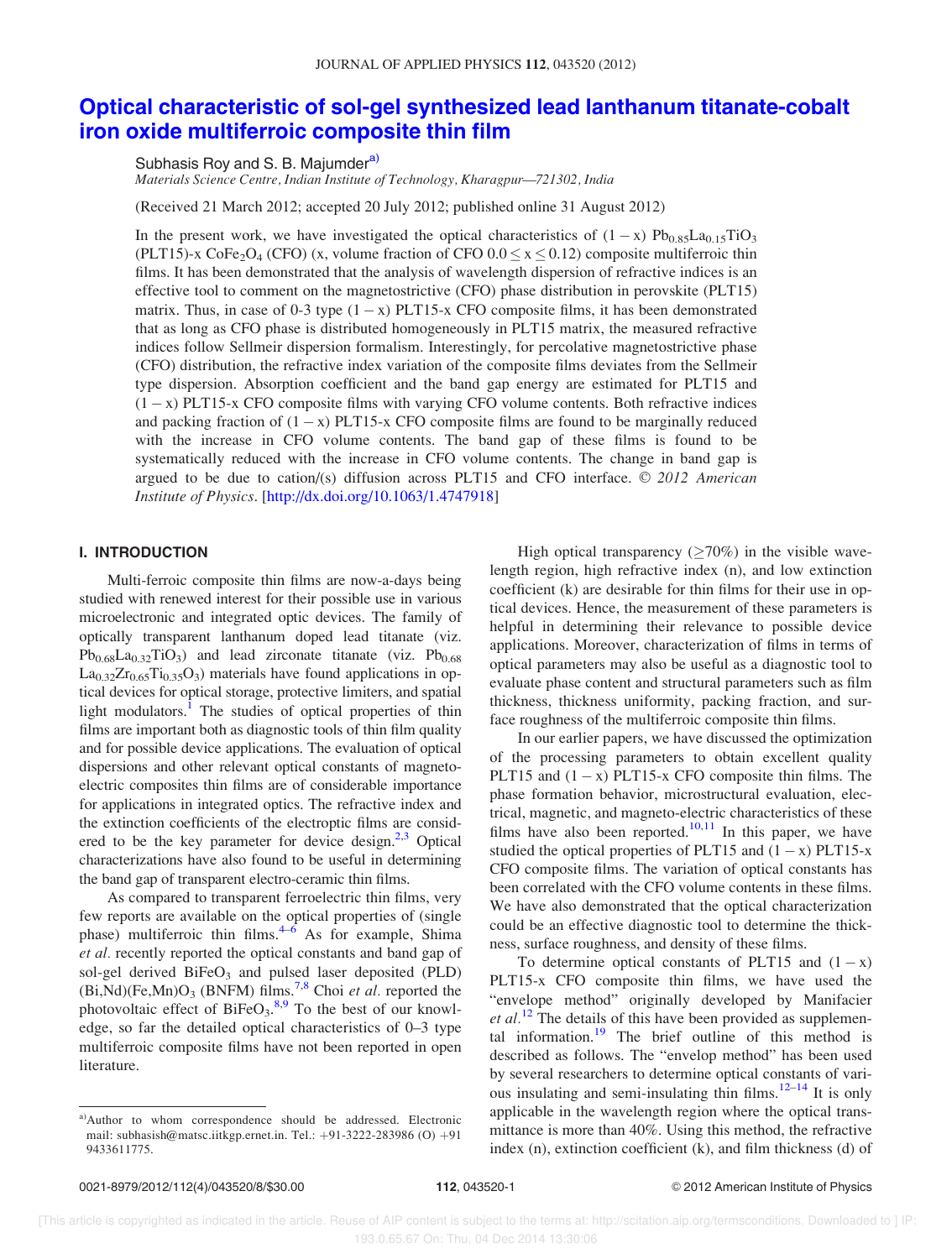the films are calculated from the transmission spectra. The packing density of each film is derived from its refractive index. The surface roughness of each film is qualitatively estimated from the extinction coefficient. In the strong absorption region, the optical constants are estimated from the reflectance data. Using transmittance and reflectance data in strong absorption region, the absorption coefficient  $(\alpha)$  has been calculated from the estimated extinction coefficient (k). Finally, the band gap energy  $(E_g)$  has been calculated from the absorption coefficient  $(\alpha)$ .

#### II. EXPERIMENTAL

We have synthesized  $(1 - x)$  Pb<sub>0.85</sub>La<sub>0.15</sub>TiO<sub>3</sub>—x  $CoFe<sub>2</sub>O<sub>4</sub>$  ((1 - x) PLT15-x CFO) (0.0  $\leq$  x  $\leq$  0.12) composite thin films on single crystalline (0001) sapphire substrates using a sol-gel route. To prepare PLT15 precursor sol, lead acetate tri-hydrate  $(Pb(CH_3COO)_2 3H_2O)$ , lanthanum nitrate hexahydrate  $(La(NO<sub>3</sub>)<sub>3</sub> 6H<sub>2</sub>O)$ , and titanium butoxide  $[Ti(OC_4H_9)_4]$  are used as precursor materials. Lead acetate tri-hydrate and lanthanum nitrate co-dissolved in warm acetic acid through continuous stirring. In a separate three-neck flask, stoichiometric titanium butoxide was dissolved in glacial acetic acid (in 1:2 molar ratio) to reduce the moisture sensitivity of the alkoxide precursor. The chelated sol thus prepared was added drop by drop to the mixed solution of lead acetate tri-hydrate and lanthanum nitrate (through continuous stirring for 15–20 min) to prepare PLT15 precursor sol. Cobalt(II) nitrate hexahydrate  $(Co(NO<sub>3</sub>)<sub>2</sub>.6H<sub>2</sub>O)$  and iron (III) nitrate nonahydrate  $(Fe(NO<sub>3</sub>)<sub>3</sub> 9H<sub>2</sub>O)$  were used to prepared  $0.25 M$  CoFe<sub>2</sub>O<sub>4</sub> precursor sol. These two salts were dissolved into acetic acid and mixed together in 1:2 molar ratios. To prepare  $(1 - x)$  PLT15-x CFO composite precursor sol, 0.25 M PLT15 and 0.25 M CFO precursor sol were mixed in 100:0, 99:1, 97:3, 95:5, 92:8, and 90:10 volume ratio, respectively, through continuous stirring for 30 min at room temperature. The respective nominal volume fraction of crystalline CFO in the composite films is calculated to be 0.0, 0.018, 0.036, 0.059, 0.082, and 0.117, respectively.

Sapphire single crystals (0001) were cleaned ultrasonically, first in a series of organic solvents and finally with absolute alcohol. The cleaned substrates were dried in nitrogen flow. The precursor sol was spun coated on cleaned sapphire substrates at 3000 rpm for 10 s. Just after deposition, the films were directly inserted in a preheated furnace at  $400\degree$ C and heated for 5 min in air for the removal of organics followed by quenching in ambient air. The coating and firing steps were repeated for 10 times to increase the film thickness. After the firing of the final coating, the furnace temperature was increased (at the rate of  $\sim 10$  °C/min) to  $700^{\circ}$ C and the films were annealed for 1 h followed by cooling them down to room temperature using normal furnace cooling.

The annealed films were characterized in terms of their phase formation behavior and microstructure evaluation using an x-ray diffractometer and field emission scanning electron microscope, respectively. The transmission and reflection spectra are recorded using an UV-VIS scanning spectrophotometer. The transmission spectra of PLT15 and  $(1 - x)$  PLT15-x CFO composite thin films are measured using air as reference. The reflectances of these thin films were measured with respect to a standard sample having 100% reflectance. During the measurements, the range of wavelength scanned was 200–900 nm at a scanning rate of 200 nm/min and sampling interval of 5 nm.

### III. RESULTS AND DISCUSSION

#### A. Phase formation behavior and microstructure characteristics

The phase formation behavior of PLT15 and  $(1 - x)$ PLT15-x CFO composite films on sapphire substrates are found to be similar to that reported for these films on platinized silicon substrates.<sup>10,11</sup> Thus, Fig. 1(a) shows the XRD patterns of PLT15 and  $(1 - x)$  PLT15-x CFO composite films on sapphire substrate. The XRD peaks corresponding to the perovskite (PLT15) phases are readily identified, however peaks corresponding to the CFO phase is hard to find. This could be due to the nano-scale distribution of CFO phase in PLT15 matrix. The constituent cation/(s) from CFO



FIG. 1. (a) XRD patterns of PLT15 and  $(1 - x)$  PLT15-x CFO composite films on sapphire substrate. (b) Slow scanned (110) x-ray diffraction peaks.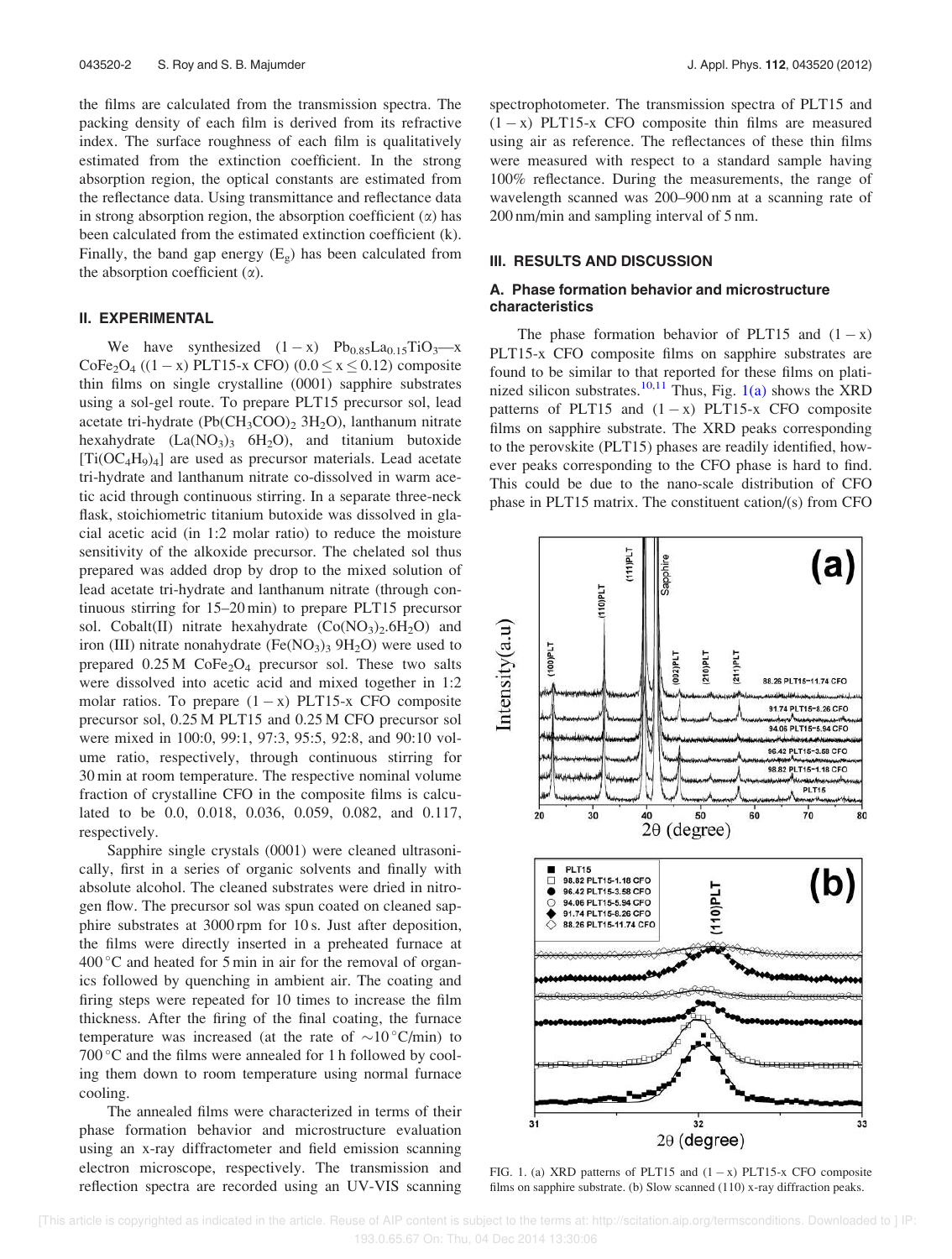

FIG. 2. Surface morphologies of (a) PLT15, (b) 96.4 PLT15-3.6 CFO, (c) 94.06 PLT15 - 5.94 CFO, and (d) 88.26 PLT15 - 11.74CFO composite thin films on transparent sapphire (0001) substrates.

phase probably diffuse to PLT15 lattice resulting the shift of its diffraction peaks. Thus, as shown in Fig.  $1(b)$ , a systematic shift is apparent in the most intense (110) diffraction peak of the perovskite phase with the increase in CFO volume content. Similar observation is also reported for  $(1 - x)$ PLT15-x CFO composite films deposited on platinized silicon substrates.

Figure 2 compares the surface morphologies of (a) PLT15 (b) 96.4 PLT15-3.6 CFO, (c) 94.06 PLT15 - 5.94 CFO, and (d)  $88.26$  PLT15  $-$  11.74CFO composite thin films on transparent sapphire (0001) substrates. PLT15 film exhibits uniform nano-size grain. At lower magnification, all the films checked to be crack-free. The rosette types of grains are apparent in Figs.  $2(b)$  and  $2(d)$ . For Figs.  $2(a)$  and  $2(c)$ , sinuous and continuous channels are observed throughout the surface of the films. Energy dispersive spectroscopy (EDS) analyses on the composite films confirm the presence of all the constituent cations including Pb, La, Ti, Co, and Fe; however from the surface morphology, we could not identify individual grains of PLT15 or CFO unequivocally.

### B. Optical characteristics of  $(1 - X)$  PLT15 - XCFO composite films

In our earlier publications, it was reported that for  $(1 - x)$  PLT15-x CFO composite films (deposited on platinized silicon substrates), the measured dielectric constant and loss tangent initially increase and maximize at certain specific CFO volume contents and then both these parameters are decreased steadily.<sup>10,11</sup> We have demonstrated that the increase of dielectric constant and loss tangent fits well to general empirical equations (of the respective parameters), developed originally for percolative ceramic: metal composites. At the percolation threshold ( $\sim 8.6$  vol. % of CFO contents, derived from non-linear curve fitting of those empirical equations), both the dielectric constant and loss tangent of  $(1 - x)$  PLT15-x CFO composite film is found to be increased significantly as compared to pure PLT15 thin film. Beyond the percolation threshold, the sharp drop in dielectric constant with the increase in CFO volume contents is thought to be related to the sudden drop in the resistivity of the composite films.

In the present paper, these composite films deposited on single crystalline sapphire substrates are characterized in terms of their optical properties. Figure 3 shows the typical transmittance and reflectance spectra of the synthesized films. The transmission spectrum can be subdivided into three distinct regions namely weak  $(T \ge 0.6)$ , medium  $(0.6 \ge T \ge 0.4)$ , and strong absorption region  $(T \le 0.4)$ . To estimate the optical constants, the envelop method is applied only in weak and medium absorption regions. The refractive index (n) of the deposited film as a function of the incident photon wavelength  $(\lambda)$  is calculated using the following relation:



FIG. 3. Transmittance and reflectance spectra and the  $T_{\text{max}}$  and  $T_{\text{min}}$  envelopes for undoped PLT film on a completely transparent sapphire (0001) substrate.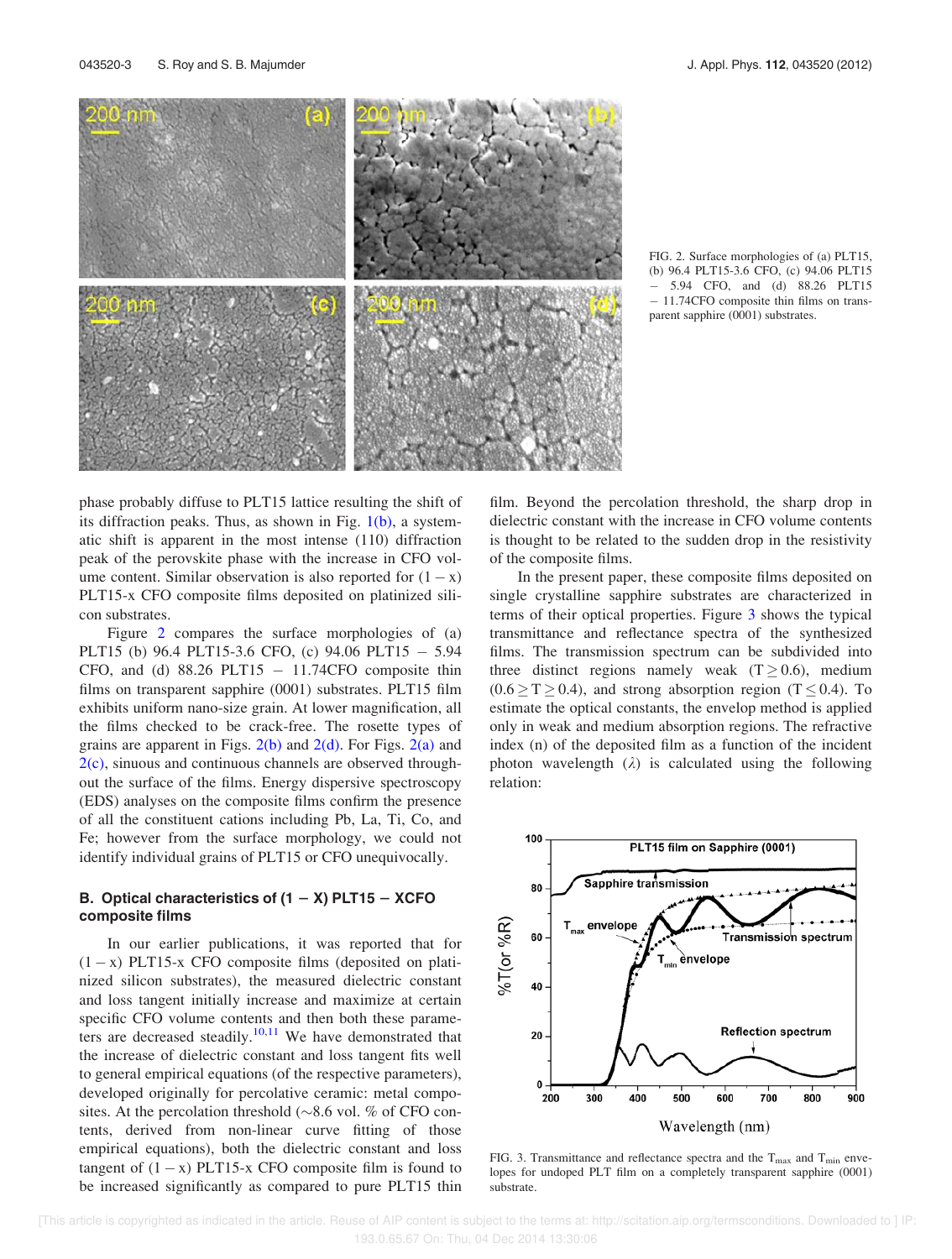where

$$
N'\!=\!0.5(1+n_s^2)+[\,2n_s[(T_{max}\!-\!T_{min})\,/\,T_{max}T_{min}]].
$$

 $n=[N'+(N'^2-n_s)^{0.5}]^{0.5}$ 

; (1)

The refractive index  $(n_s)$  of sapphire substrate as a function of photon wavelength  $(\lambda)$  can be calculated using the following empirical dispersion relation:

$$
n_s^2 = 1 + [A \lambda^2 / (\lambda^2 - \lambda_1^2)] + [B \lambda^2 / (\lambda^2 - \lambda_2^2)] + [C \lambda^2 / (\lambda^2 - \lambda_3^2)],
$$
\n(2)

where  $A = 1.023798$ ,  $B = 1.058264$ ,  $C = 5.280792$ ,  $\lambda_1$  $= 0.00377588$ ,  $\lambda_2 = 0.0122544$ ,  $\lambda_3 = 321.3616$ , and  $\lambda$  is in  $\mu$ m.

Hence using values of maxima and minima in the transmittance spectrum, one can obtain the refractive index (n) of the film as a function of  $\lambda$ .

Figure  $4(a)$  shows the plot of refractive index (n) as a function of photon wavelength  $(\lambda)$  for PLT15 and  $(1 - x)$ 



FIG. 4. (a) Plot of refractive index (n) as a function of photon wavelength  $(\lambda)$  for PLT15 and  $(1 - x)$  PLT15-x CFO composite thin films with various CFO volume contents. (b) plots (symbols) and linear fit (solid lines following Eq.  $(3)$ ) for PLT15 and all  $(1 - x)$  PLT15-x CFO composite films. The variation of  $(n^2-1)^{-1}$  vs  $1/\lambda^2$  for PLT15 and 91.74PLT15 – 8.26 CFO thin films are shown separately in the inset.

PLT15-x CFO composite thin films with various CFO volume contents. At He-Ne laser wavelength of  $\lambda = 632.8$  nm (denoted by vertical dotted line), it is seen that the refractive index value of PLT15 thin film ( $\sim$  2.32) is very close to that reported in literature.<sup>15</sup> With the increase in CFO volume contents, the refractive indices of the composite films are found to be decreased systematically. Table I summarizes the value of the optical constants obtained in the present study. The decrease in the refractive indices may be due to the nano-scale distribution of CFO phase in PLT15 matrices. The data of the refractive  $n(\lambda)$  as a function of wavelength  $(\lambda)$  can be fitted to a Sellmeier type dispersion equation, assuming that the material is composed of individual dipole oscillators, which are set to force vibrations by incident light. Domenico and Wemple<sup>16</sup> proposed that for semiconducting and insulting materials, the lowest energy oscillator as the largest contributor to *"n"* and a single term Sellmeier relation could adequately describe the wavelength dispersion of refractive index. The relevant dispersion relation can be written as

$$
n^{2}(\lambda) - 1 = \frac{S_{0}\lambda_{0}^{2}}{[1 - (\lambda_{0}/\lambda)^{2}]},
$$
\n(3)

where  $S_0$  is an average oscillator strength and  $\lambda_0$  is an average oscillator wavelength. A plot of  $(n^2-1)^{-1}$  versus  $(1/\lambda)^2$ yields a straight line and the parameters  $So$  and  $\lambda o$  can be obtained from the slope  $(1/S_0)$  and intercept  $(1/S_0\lambda_0^2)$  of the line. Knowing the values of *So* and  $\lambda_o$ , the energy of the oscillator  $E_0 = hc/\lambda_0$  (where  $h = Planck's$  constant and c is the velocity of light) and the refractive index dispersion parameter  $(E_0/S_0)$  are determined.

In accordance to the single term Sellmeir dispersion formula for one dominant electronic oscillator, the function  $(n^2-1)^{-1}$  is plotted vs.  $\lambda^{-2}$ . Figure 4(b) shows such plots (symbols) and linear fit (solid lines following Eq. (3)) for PLT15 and all  $(1 - x)$  PLT15-x CFO composite films. As shown in Fig.  $4(b)$  for PLT15 as well as  $(1 - x)$  PLT15-x CFO composite films with dilute CFO volume contents, the data fit well according to Eq.  $(3)$ . For films with CFO volume contents in the vicinity or higher than the CFO percolation threshold ( $\sim$ 8.6 vol. %), either the quality of linear fit deteriorates or does not fit at all. These optical data suggest that analysis of multiferroic composite films in terms of its dispersion of refractive indices could be an effective tool to comment on the magnetostrictive phase distribution in perovskite matrix. Thus in case of  $0-3$  type  $(1-x)$  PLT15-x CFO composite films, we have demonstrated that as long as CFO phase is distributed homogeneously in PLT15 matrix, the measured refractive indices follow Sellmeir dispersion formalism. Interestingly, when the percolation of the magnetostrictive phase (CFO) initiates, then the variation of refractive indices deviates from the Sellmeir type dispersion (for one dominant electronic oscillator).

For PLT15, the typical values of  $S_0$ ,  $\lambda_0$ , energy of the oscillator  $E_0 = hc/\lambda_0$  (where *h* = Planck's constant and *c* is the velocity of light) and the refractive index dispersion parameter  $(E_0/S_0)$  are estimated to be  $1.47832 \times 10^{14}$ /m<sup>2</sup>, 0.166376  $\mu$ m, 7.45598 eV, and  $5.04355 \times 10^{-14}$  eV/m<sup>2</sup>, respectively. The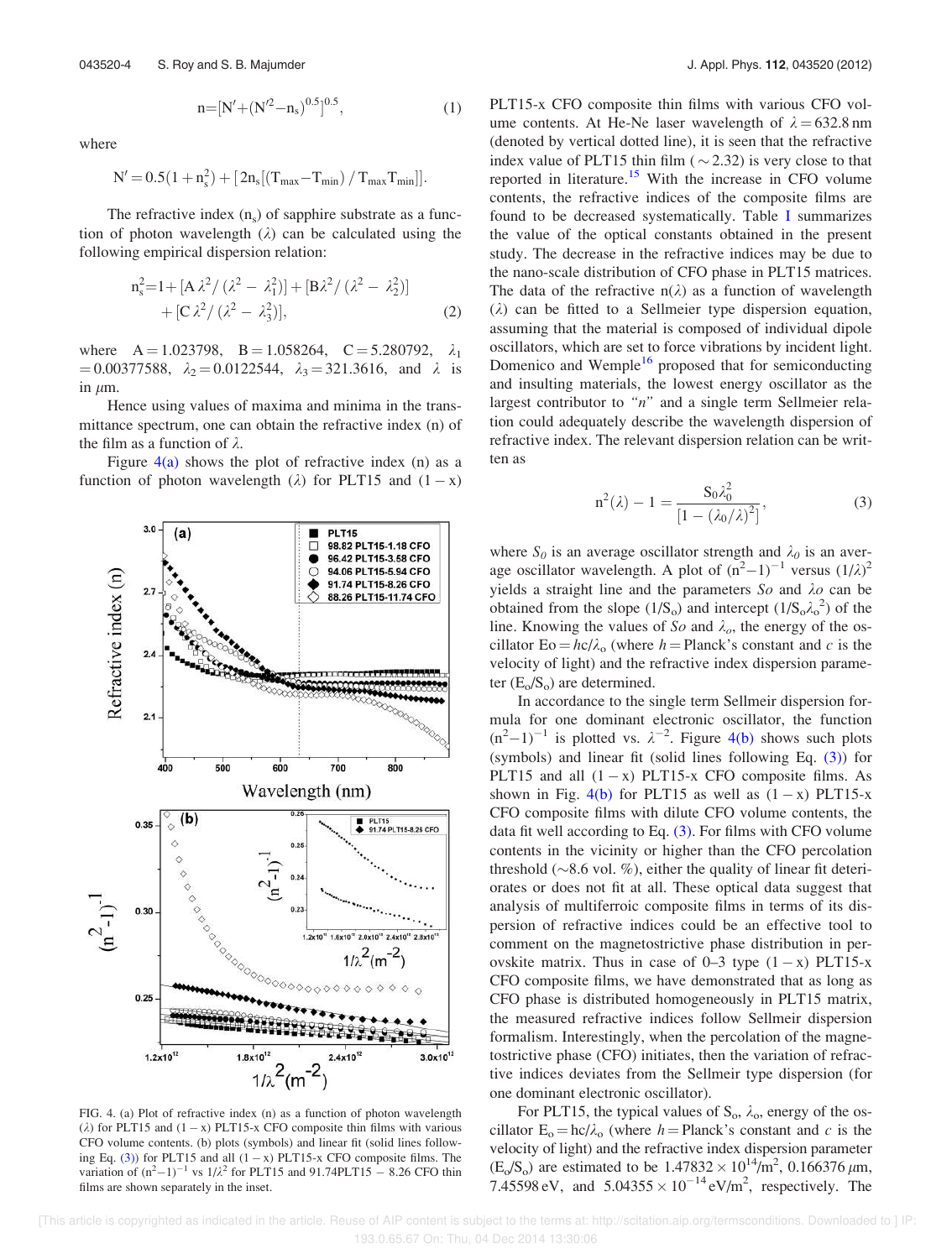| TABLE I. Summary of the optical result of $(1 - x)$ PLT15-x CFO composites thin films. |  |  |
|----------------------------------------------------------------------------------------|--|--|
|----------------------------------------------------------------------------------------|--|--|

| Composition           | Thickness $(d_{\text{fav}})$ (nm) | $n$ (at 632.8 nm) | $k$ (at 632.8 nm) | f %   | $E_{\rm o}$ (eV) |  |
|-----------------------|-----------------------------------|-------------------|-------------------|-------|------------------|--|
| PLT <sub>15</sub>     | 421.5                             | 2.31              | 0.01779           | 78.79 | 3.62             |  |
| 98.82 PLT15-1.18 CFO  | 258.57                            | 2.3               | 0.02505           | 78.41 | 3.59             |  |
| 96.42 PLT15-3.58 CFO  | 236.41                            | 2.27              | 0.03632           | 78.4  | 3.55             |  |
| 94.06 PLT15-5.94 CFO  | 198.07                            | 2.25              | 0.0352            | 78.41 | 3.52             |  |
| 91.74 PLT15-8.26 CFO  | 190.47                            | 2.24              | 0.03673           | 78.41 | 3.48             |  |
| 88.26 PLT15-11.74 CFO | 174.16                            | 2.21              | 0.07906           | 74.38 | 3.43             |  |

refractive index dispersion parameter compares well with that of the model of Domenico and Wemple,<sup>16</sup> which states that its value should be smaller than  $(6 \pm 0.6) \times 10^{-14}$  eV/m<sup>2</sup> owing to the contribution of  $Pb^{2+}$  in lead based solid solutions (viz. PZT). The validity of a single oscillator model for such multiferroic composite film is not beyond doubt. Hence, parameters values  $S_0$  and  $\lambda_0$  need only be considered as approximate guide and their use for comparing the thin films characteristics should be done judiciously. Irrespective of this fact, we have observed interesting variation of these parameters in  $(1 - x)$  PLT15-x CFO composite films as tabulated in Table II. We are making and attempt to explain the salient features of this variation. The PLT15 as well as  $(1 - x)$ PLT15-x CFO composite films have been considered to be composed of individual dipole oscillators, which are set to force vibrations by incident light. Among these oscillators, the lowest energy one is assumed to be the largest contributor to the refractive indices (n). As shown in Table  $II$ , the average oscillator strength  $(S_0)$  is reduced, whereas the average oscillator wavelength is systematically increased with the increase of CFO volume contents in  $(1 - x)$  PLT15-x CFO composite films. As mentioned earlier, the  $(n^2-1)^{-1}$  vs  $\lambda^{-2}$  variation could not be fitted according to Sellmeir dispersion for  $(1 - x)$ PLT15-x CFO (11.74 vol. %) composite film. It is plausible that the average oscillator strength (of perovskite dipolar phase) is reduced due to the nano-scale distribution of magnetostrictive (CFO) phase; and as the CFO volume contents increase, the strength of the oscillation is reduced. Interestingly, the value of  $S<sub>o</sub>$  is lowest in the vicinity of the percolation threshold of the CFO phase and the  $(n^2-1)^{-1}$  vs  $\lambda^{-2}$ variation start to deviate from the linearity. When the CFO volume contents are beyond the percolation threshold, then the linear relation is not followed at all (see Fig.  $4(b)$ ). The distribution of CFO phase is also reflected in the increase of the average oscillator wavelength  $(\lambda_0)$  with the increase in CFO volume contents. Since  $\lambda_0$  is progressively increased, as expected, the energy of the oscillator  $(E_0 = hc/\lambda_0)$  is decreased. As mentioned earlier, the refractive index dispersion parameter is the ratio of  $E_o/S_o$ . As plotted in the inset of Fig. 4(b), it is interesting to note that the variation of the parameter  $(n^2-1)^{-1}$  is increased appreciably with the increase in CFO volume contents. The wavelength dispersion of the estimated refractive indices with the increase of CFO volume contents (especially, beyond the percolation threshold) is more distinctly observed in Fig.  $4(a)$ . The analyses presented above clearly demonstrate that the study of the wavelength dispersion of the refractive indices could be an effective diagnostic tool to investigate the nature of magnetostrictive phase distribution in perovskite matrices for such 0–3 type composite films with dilute magnetostrictive phase contents.

The very occurrence of interference fringes points to the homogeneity of thickness in the films. The thickness can be calculated with precision as described earlier if the refractive index corresponding to adjacent maxima or minima is known. Table III shows the calculations for PLT15 and  $(1 - x)$  PLT15-x CFO composite films. The accuracy in thickness values is significantly increased by this method. As shown in Table III, the thickness obtained from our optical measurements match reasonably well with the thickness values obtained by other commercial thickness measuring equipment. Although the films are prepared using identical number of coating cycles, the range of thickness of final annealed films varies from 174 to 421 nm. This could be due to the difference in precursor chemistries in PLT15 and CFO precursor sols used for deposition.

The thickness values are used to calculate the extinction coefficient (k) as a function of  $\lambda$  for all the films. Figure 5 shows the plot of  $(k)$  as a function of  $(\lambda)$  for PLT15, and  $(1 - x)$  PLT15-x CFO composite thin films. The extinction coefficient of PLT15 thin film (at 632.8 nm) is in the order of  $10^{-2}$  and it increases with the increase of CFO volume contents in  $(1 - x)$  PLT15-x CFO composite films. The order of extinction coefficient larger than that reported for metalorganic chemical vapor deposition (MOCVD) grown film. Recall, we

TABLE II. The estimated dispersion parameters (So,  $\lambda$ o, Eo, and Eo/So) for all thin film compositions.

| Composition          | $S_0(10^{14} m^{-2})$ | $\lambda_0$ ( $\mu$ m) | $E_0$ (eV) | $E_0/S_0 (10^{-14}$ eV m <sup>2</sup> ) |  |
|----------------------|-----------------------|------------------------|------------|-----------------------------------------|--|
| PLT <sub>15</sub>    | 1.47832E14            | 0.166376               | 7.45598    | 5.04355                                 |  |
| 98.82 PLT15-1.18 CFO | 1.45024E14            | 0.167248               | 7.41711    | 5.11439                                 |  |
| 96.42 PLT15-3.58 CFO | 1.39277E14            | 0.169517               | 7.31787    | 5.25419                                 |  |
| 94.06 PLT15-5.94 CFO | 1.15043E14            | 0.184578E              | 6.72073    | 5.84192                                 |  |
| 91.74 PLT15-8.26 CFO | 6.84051E13            | 0.2.30237              | 5.38793    | 7.87651                                 |  |
| 88.26 PLT15-11.7 CFO | Not fitted            | Not fitted             | Not fitted | Not fitted                              |  |

 [This article is copyrighted as indicated in the article. Reuse of AIP content is subject to the terms at: http://scitation.aip.org/termsconditions. Downloaded to ] IP: 193.0.65.67 On: Thu, 04 Dec 2014 13:30:06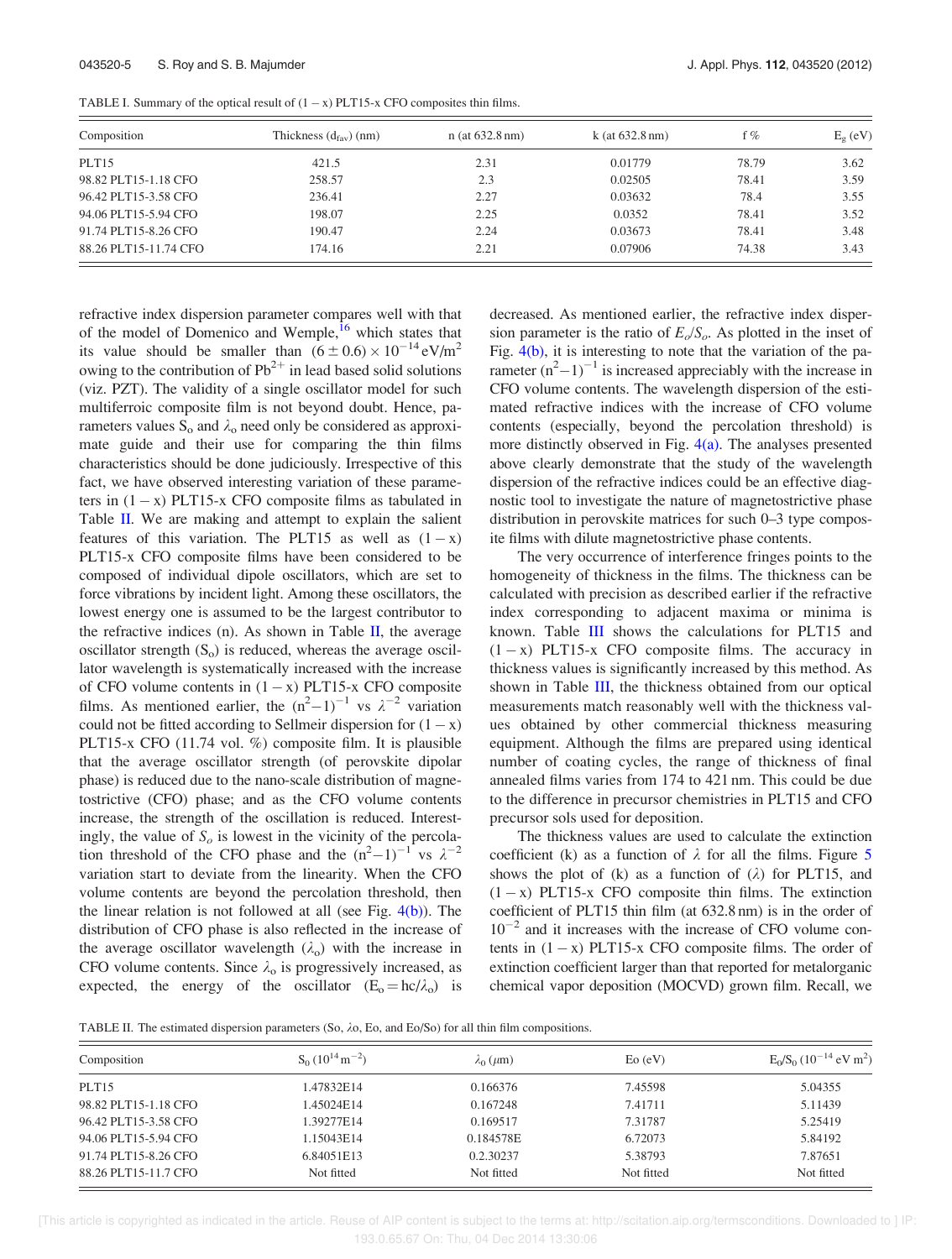[This article is copyrighted as indicated in the article. Reuse of AIP content is subject to the terms at: http://scitation.aip.org/termsconditions. Downloaded to ] IP: 193.0.65.67 On: Thu, 04 Dec 2014 13:30:06

TABLE III. Computation of the thickness of  $(1 - x)$  PLT15-x CFO composites thin films (p-peak position and v-valley position).

| Composition           | Wave length (nm) | $\mathbf n$ | d'(nm) | $d'_{av}$ (nm) | m'   | $\,$ m         | $d_f$ (nm) | $d_{f av}(nm)$ | $d_{\text{filmetrics}}$ (nm) |
|-----------------------|------------------|-------------|--------|----------------|------|----------------|------------|----------------|------------------------------|
| PLT15                 | 391(P)           | 2.49        | 436.37 | 425.08         | 5.41 | 5              | 392.57     | 421.5          | 460.65                       |
|                       | 450(P)           | 2.35        | 484.12 |                | 4.43 | $\overline{4}$ | 382.97     |                |                              |
|                       | 549(P)           | 2.30        | 380.83 |                | 3.56 | 4              | 477.39     |                |                              |
|                       | 810(P)           | 2.33        |        |                | 2.44 | $\overline{c}$ | 347.63     |                |                              |
|                       | 406(V)           | 2.42        | 401.18 |                | 5.06 | 4.5            | 377.47     |                |                              |
|                       | 490(V)           | 2.31        | 422.94 |                | 4.01 | 4.5            | 477.27     |                |                              |
|                       | 654(V)           | 2.31        |        |                | 3.01 | 3.5            | 495.45     |                |                              |
| 98.82 PLT15-1.18 CFO  | 374(P)           | 2.86        | 235.5  | 270.53         | 4.13 | $\overline{4}$ | 261.5      | 258.5          | 297.72                       |
|                       | 440(P)           | 2.43        | 311.48 |                | 2.98 | 3              | 271.6      |                |                              |
|                       | 582(P)           | 2.28        |        |                | 2.11 | $\overline{c}$ | 255.26     |                |                              |
|                       | 397(V)           | 2.73        | 232.14 |                | 3.72 | 3.5            | 254.48     |                |                              |
|                       | 487(V)           | 2.30        | 303.01 |                | 2.55 | 2.5            | 264.67     |                |                              |
|                       | 748(V)           | 2.30        |        |                | 1.66 | 1.5            | 243.91     |                |                              |
| 96.42 PLT15-3.58 CFO  | 377(P)           | 2.8         | 246.61 | 233.44         | 3.46 | 3              | 201.96     | 236.4          | 275.56                       |
|                       | 463(P)           | 2.5         | 218.46 |                | 2.52 | 3              | 277.8      |                |                              |
|                       | 780(P)           | 2.43        |        |                | 1.45 | $\mathbf{1}$   | 160.49     |                |                              |
|                       | 396(V)           | 2.62        | 235.26 |                | 3.08 | 3.5            | 263.49     |                |                              |
|                       | 550(V)           | 2.47        |        |                | 2.09 | 2.5            | 278.34     |                |                              |
| 94.06 PLT15-5.94 CFO  | 368(P)           | 3.1         | 155.7  | 208.02         | 3.51 | $\overline{4}$ | 237.41     | 198.0          | 237.22                       |
|                       | 470(P)           | 2.45        | 206.93 |                | 2.13 | $\overline{c}$ | 191.83     |                |                              |
|                       | 801(P)           | 2.24        |        |                | 1.14 | $\mathbf{1}$   | 178.79     |                |                              |
|                       | 410(V)           | 2.51        | 261.45 |                | 2.5  | 2.5            | 204.18     |                |                              |
|                       | 563(V)           | 2.37        |        |                | 1.72 | 1.5            | 178.16     |                |                              |
| 91.74 PLT15-8.26 CFO  | 380(P)           | 2.88        | 188.04 | 206.11         | 3.12 | 3              | 197.91     | 190.4          | 229.62                       |
|                       | 500(P)           | 2.46        | 222.29 |                | 2.02 | $\overline{c}$ | 203.25     |                |                              |
|                       | 820(P)           | 2.19        |        |                | 1.1  | $\mathbf{1}$   | 187.21     |                |                              |
|                       | 413(V)           | 2.75        | 208.01 |                | 2.74 | 2.5            | 187.72     |                |                              |
|                       | 557(V)           | 2.37        |        |                | 1.75 | 1.5            | 176.26     |                |                              |
| 88.26 PLT15-11.74 CFO | 433(P)           | 2.85        | 177.6  | 187.09         | 2.46 | $\overline{2}$ | 151.92     | 174.1          | 213.31                       |
|                       | 592(P)           | 2.23        |        |                | 1.4  | $\mathbf{1}$   | 132.73     |                |                              |
|                       | 480(V)           | 2.55        | 196.59 |                | 1.98 | 1.5            | 141.17     |                |                              |
|                       | 780(V)           | 2.16        |        |                | 1.03 | 1.5            | 270.83     |                |                              |

have synthesized PLT15 as well as  $(1 - x)$  PLT15-x CFO composite films using a hybrid sol-gel technique using alkoxide precursor only for titanium. For other constituent elements (such as lead, lanthanum, cobalt, and iron), respective salts are



FIG. 5. Plot of (k) as a function of  $(\lambda)$  for PLT15, and  $(1 - x)$  PLT15-x CFO composite thin films.

used as precursor materials. This could be one of the reasons to yield relatively rougher surface in these films.

Since the envelope method is not valid is strong absorption region, the calculation of the absorption coefficients of the film needs both the transmission and reflection spectra. For a direct band gap material, the absorption coefficient as a function of photon energy can be expressed  $as<sup>17</sup>$ 

$$
(\alpha hc/\lambda)^2 = \text{Const.} \{ (hc)/(\lambda - E_g) \},\tag{4}
$$

where  $\alpha$  is the absorption coefficient, (hc/ $\lambda$ ) is the incident photon energy, and  $E<sub>g</sub>$  is the band gap energy. By plotting  $(\alpha hc/\lambda)^2$  vs (hc/ $\lambda$ ), E<sub>g</sub> can be evaluated from the extrapolated linear portion of the plot.

Figure 6(a) shows the  $(\alpha h\nu)^2$  vs (h $\nu$ ) plots for all these films. Table I and Figure  $6(b)$  show the variation of optical band gap  $(E_g)$  with CFO volume contents in  $(1 - x)$  PLT15-x CFO composite thin films. It is shown that  $E<sub>g</sub>$  is systematically reduced with the increase in CFO volume contents. The observed variations are significant and much larger than the experimental uncertainties. The change in the band gap energies of the composite films are probably related to the diffusion of constituent element/(s) from CFO to PLT15 lattice.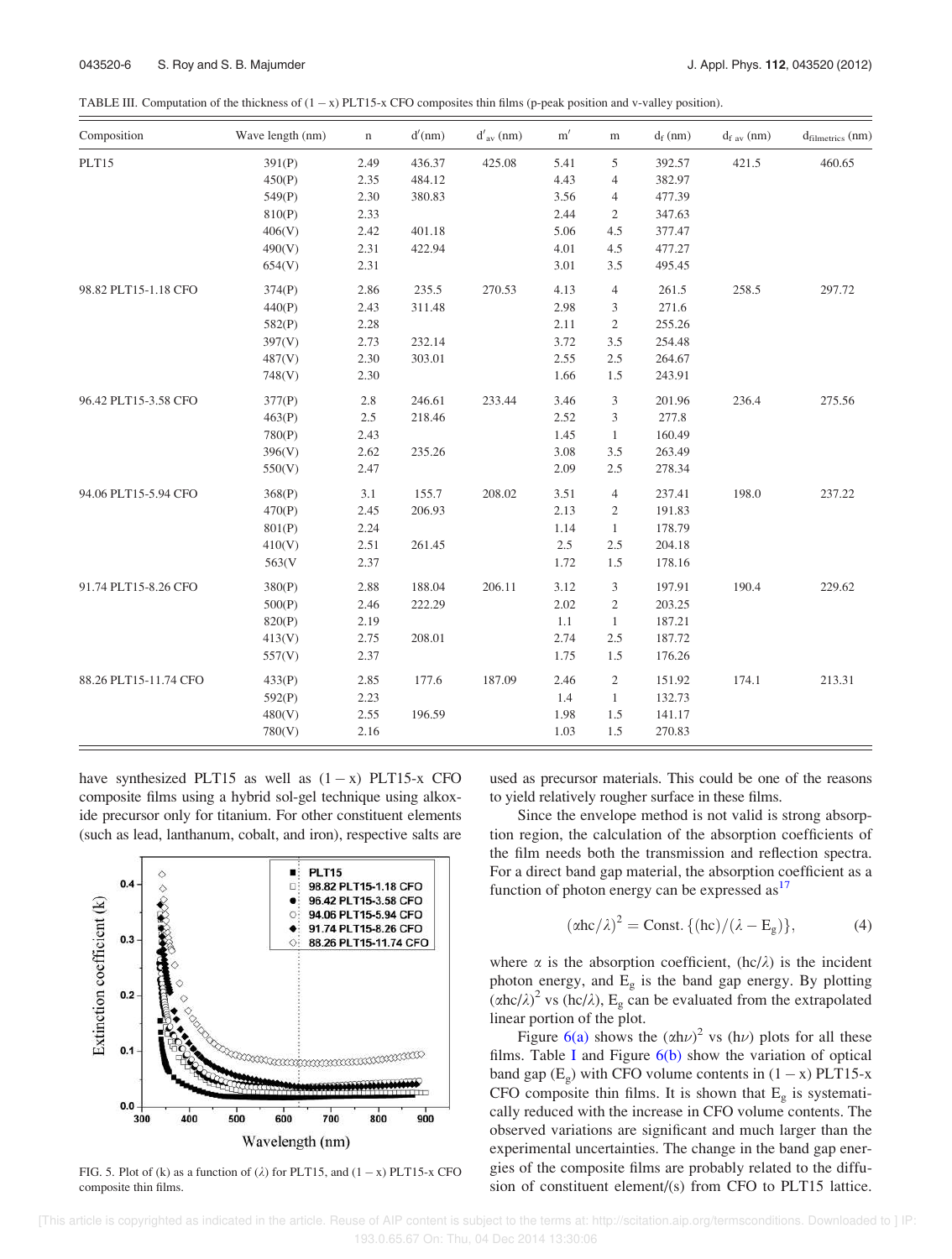

FIG. 6. (a)  $(\alpha h\nu)^2$  vs (h $\nu$ ) plots for all these films, (b) the variation of optical band gap  $(E_g)$  with CFO volume contents and film thickness in  $(1 - x)$ PLT15-x CFO composite thin films.

We have reported earlier a shift in x-ray diffraction peak with the increase in CFO volume contents in the composite films.<sup>10</sup> The shift is correlated to cation diffusion, resulting the change in lattice parameters. As shown in Fig.  $6(b)$ , the thickness of the composite films also reduces with the increase in CFO volume contents. At this point, we are not sure if the reduction of thickness is someway or other related to the observed change in the band gap. More research efforts are required to clarify this issue.

The packing fraction (f) of these films is calculated using effective media approximation. Note that the dielectric constant of PLT15 is high compared to CFO, and also CFO volume fraction is kept low in PLT15 matrix. Therefore, we have tacitly assumed these films to be a single phase dielectric material containing some amount of porosity as second phase. The following relation is used to estimate *f:*<sup>18</sup>

$$
f\frac{n_b^2 - n^2}{n_b^2 + 2n^2} + (1 - f)\frac{(1 - n^2)}{(1 + 2n^2)} = 0,
$$
 (5)

where  $n_b$  and *n* are the refractive indices of bulk and thin film ferroelectric phase, respectively, whereas *f* is the fractional porosity.

Table I summarizes these results. Within the limit of the experimental error, we have not noted any major change in the packing fraction of  $(1 - x)$  PLT15-x CFO composite films.

As a demonstration of validity of our procedures and consistency of values of optical constants derived from it, we use them to calculate the transmission spectra and compare it with experimental data. The agreement between the two, for



FIG. 7. Computed transmittance data with experimental values for 88.26 PLT15-11.74 CFO composites thin film.

PLT15 and  $(1 - x)$  PLT15-x CFO (11.74 vol. %) composite films is shown in Fig. 7. The excellent fit obtained requires only less than 1% change in the thickness values; and in the computed spectra, all the features of the experimental spectra are nicely reproduced.

#### IV. CONCLUSIONS

In the present paper, optical properties of PLT15 and  $(1 - x)$  PLT15 – xCFO composite thin films are investigated using both transmission and reflection spectra in the wavelength range 200 nm to 900 nm. The refractive index, extinction coefficient, and thickness of these films are determined from the measured transmission spectra. The packing fraction of the film is calculated from its refractive index using effective medium approximation (EMA) and average oscillator strength and wavelength are estimated using Sellmeir type dispersion relation. Absorption coefficient and the band gap energy of each composite film are also calculated. Possible correlations between the nature of CFO phase distribution with band gap energy and other optical properties are discussed.

The following conclusions can be drawn from the present work

- To the best of our knowledge and belief, the optical properties of 0–3 type multiferroic composite thin films have not so far been reported in details. In case of ferroelectric: ferrite based composite films with dilute magnetostrictive phase contents, we have systematically investigated the optical constants of these thin films.
- The refractive index of PLT15 thin film is found to reduce systematically with the increase in CFO volume contents in  $(1 - x)$  PLT15-x CFO composite films.
- We have demonstrated that analysis of multiferroic composite films in terms of its dispersion of refractive indices could be an effective tool to comment on the magnetostrictive phase distribution in perovskite matrix. Thus in case of 0–3 type  $(1 - x)$  PLT15-x CFO composite films, we have shown that as long as CFO phase is distributed